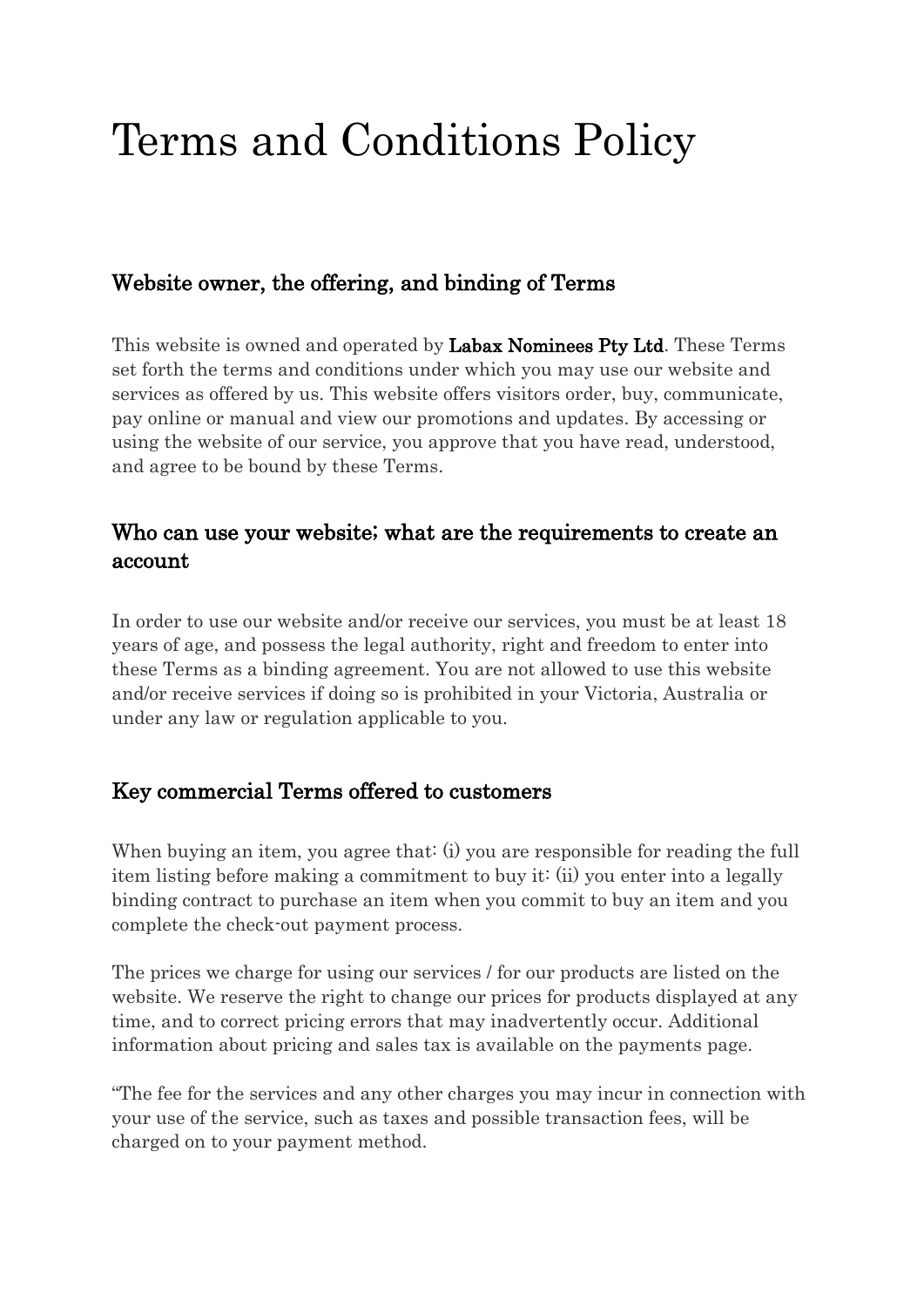## Return and refund policy

For your satisfaction, we ensure that you always get food delivery according to your requirements. Our return and refund policy enhance the trust of our customers in our determination.

#### Wrong order

Our management team ensures that you get the right food delivered at your place. However, if you get the wrong order delivered, then, you can simply contact us and let us know. We can make suitable changes in the transactions and provide the right food.

#### Bad food

Though we always cook our food with the freshest ingredients, we feel that it is our responsibility to provide assurance regarding the bad food. If you feel that the food is in bad quality, call us and let us know. We will take care of the inconvenience and provide you suitable refunds.

#### Cancellation of the order

We are unable to provide refunds for the return of the food. Also, if you cancel the order after the food has been cooked, the cancellation is not acceptable. For more information, you should contact us.

#### Contact us to ask your queries!

There are various terms and conditions that we include to ensure the perfection and professionalism in our services. So, if you feel the need to know more about our refund and return policies, feel free to give us a call. Our management team is always there to answer all your questions and help you out with the ordering.

We want to make sure that you receive best quality food and enjoy at your own place. And you can help us in doing that.

# Retention of right to change offering

We may, without prior notice, change the services; stop providing the services or any features of the services we offer; or create limits for the services. We may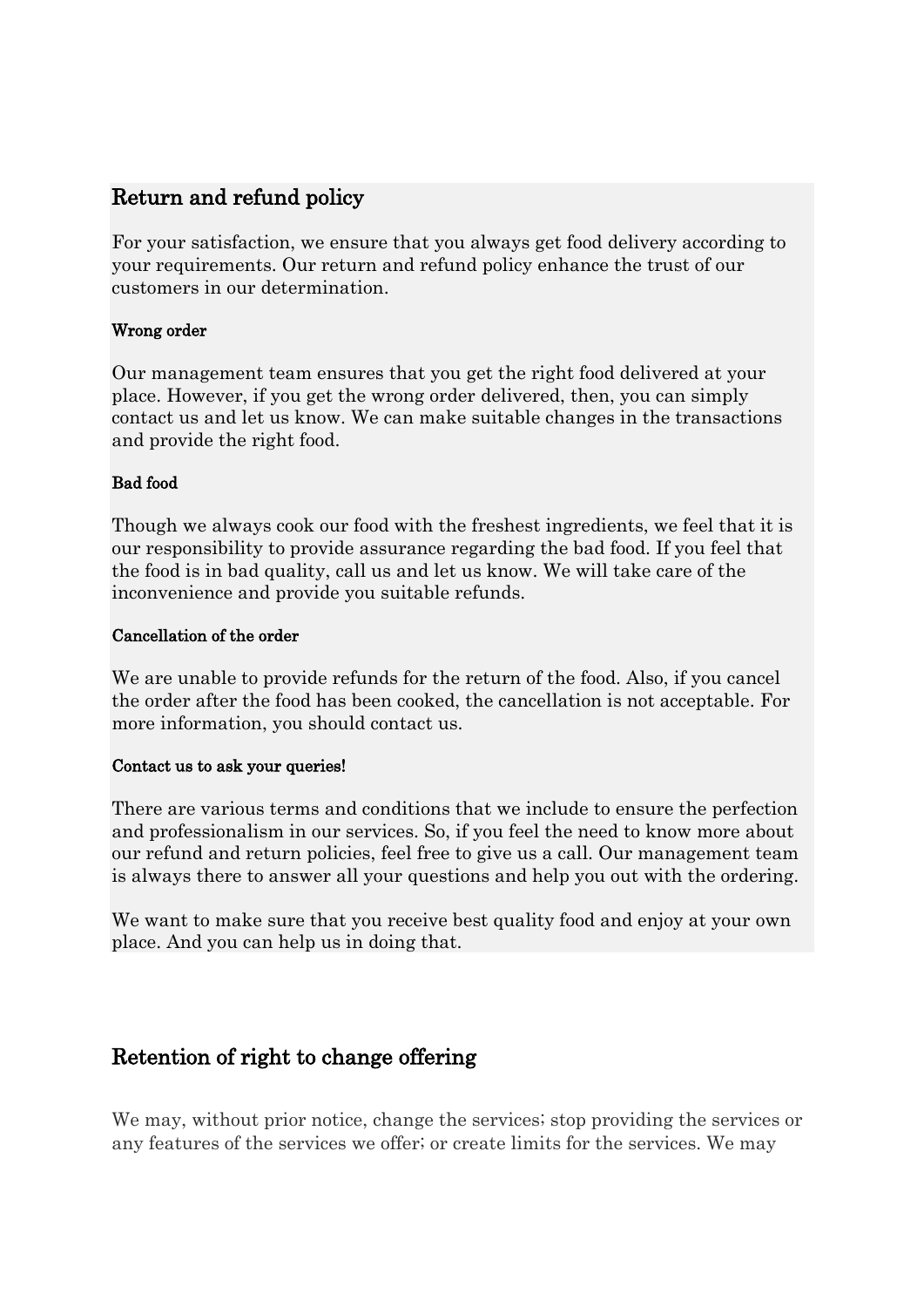permanently or temporarily terminate or suspend access to the services without notice and liability for any reason, or for no reason.

#### Warranties & responsibility for services and products

We do not guarantee, represent, or warrant that your use of our service will be uninterrupted, timely, secure or error-free.

We do not warrant that the results that may be obtained from the use of the service will be accurate or reliable.

You agree that from time to time we may remove the service for indefinite periods of time or cancel the service at any time, without notice to you.

You expressly agree that your use of, or inability to use, the service is at your sole risk. The service and all products and services delivered to you through the service are (except as expressly stated by us) provided 'as is' and 'as available' for your use, without any representation, warranties, or conditions of any kind, either express or implied, including all implied warranties or conditions of merchantability, merchantable quality, fitness for a particular purpose, durability, title, and non-infringement.

In no case shall Thai on Charles or Elja bar, our directors, officers, employees, affiliates, agents, contractors, interns, suppliers, service providers or licensors be liable for any injury, loss, claim, or any direct, indirect, incidental, punitive, special, or consequential damages of any kind, including, without limitation lost profits, lost revenue, lost savings, loss of data, replacement costs, or any similar damages, whether based in contract, tort (including negligence), strict liability or otherwise, arising from your use of any of the service or any products procured using the service, or for any other claim related in any way to your use of the service or any product, including, but not limited to, any errors or omissions in any content, or any loss or damage of any kind incurred as a result of the use of the service or any content (or product) posted, transmitted, or otherwise made available via the service, even if advised of their possibility. Because some states or jurisdictions do not allow the exclusion or the limitation of liability for consequential or incidental damages, in such states or jurisdictions, our liability shall be limited to the maximum extent permitted by law.

# Ownership of intellectual property, copyrights, and logos

The Service and all materials therein or transferred thereby, including, without limitation, software, images, text, graphics, logos, patents, trademarks, service marks, copyrights, photographs, audio, videos, music and all Intellectual Property Rights related thereto, are the exclusive property of Labax Nominees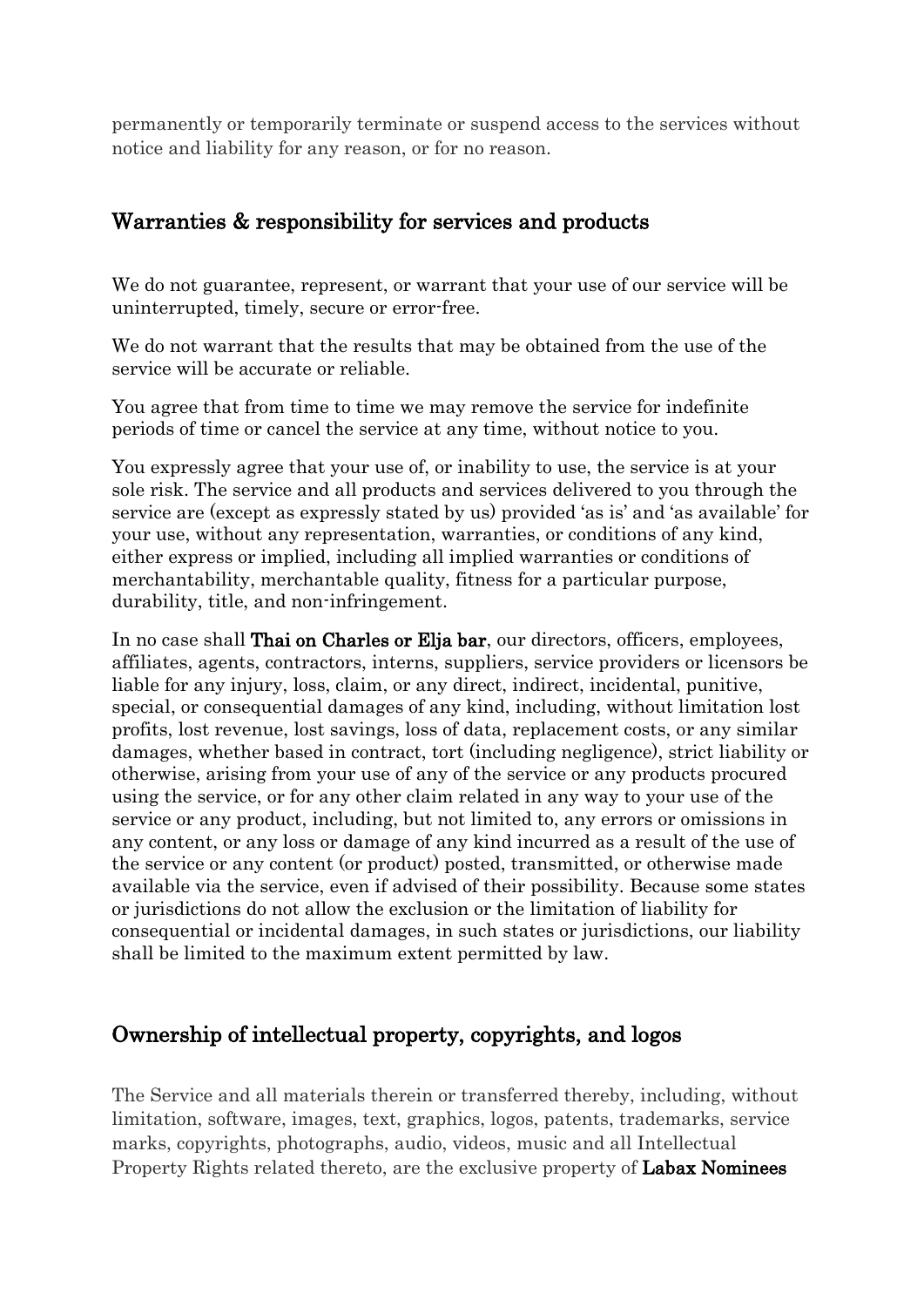Pty Ltd. Except as explicitly provided herein, nothing in these Terms shall be deemed to create a license in or under any such Intellectual Property Rights, and you agree not to sell, license, rent, modify, distribute, copy, reproduce, transmit, publicly display, publicly perform, publish, adapt, edit or create derivative works thereof.

You recognize and agree that by uploading any content (including, but not limited to designs, images, animations, videos, audio files, fonts, logos, illustrations, compositions, artworks, interfaces, text, and literary works) through any means to the website, you confirm that you own all the relevant rights or received the appropriate license to upload/transfer/send the content. You agree and consent that the uploaded/transferred content may be publicly displayed at the website.

## Right to suspend or cancel user account

We may permanently or temporarily terminate or suspend your access to the service without notice and liability for any reason, including if in our sole determination you violate any provision of these Terms or any applicable law or regulations. You may discontinue use and request to cancel your account and/or any services at any time. Notwithstanding anything to the contrary in the foregoing, with respect to automatically-renewed subscriptions to paid services, such subscriptions will be discontinued only upon the expiration of the respective period for which you have already made payment.

# Indemnification

You agree to indemnify and hold Labax Nominees Pty Ltd harmless from any demands, loss, liability, claims or expenses (including attorneys' fees), made against them by any third party due to, or arising out of, or in connection with your use of the website or any of the services offered on the website.

# Limitation of liability

To the maximum extent permitted by applicable law, in no event shall Labax Nominees Pty Ltd, be liable for any indirect, punitive, incidental, special, consequential or exemplary damages, including without limitation, damages for loss of profits, goodwill, use, data or other intangible losses, arising out of or relating to the use of, or inability to use, the service.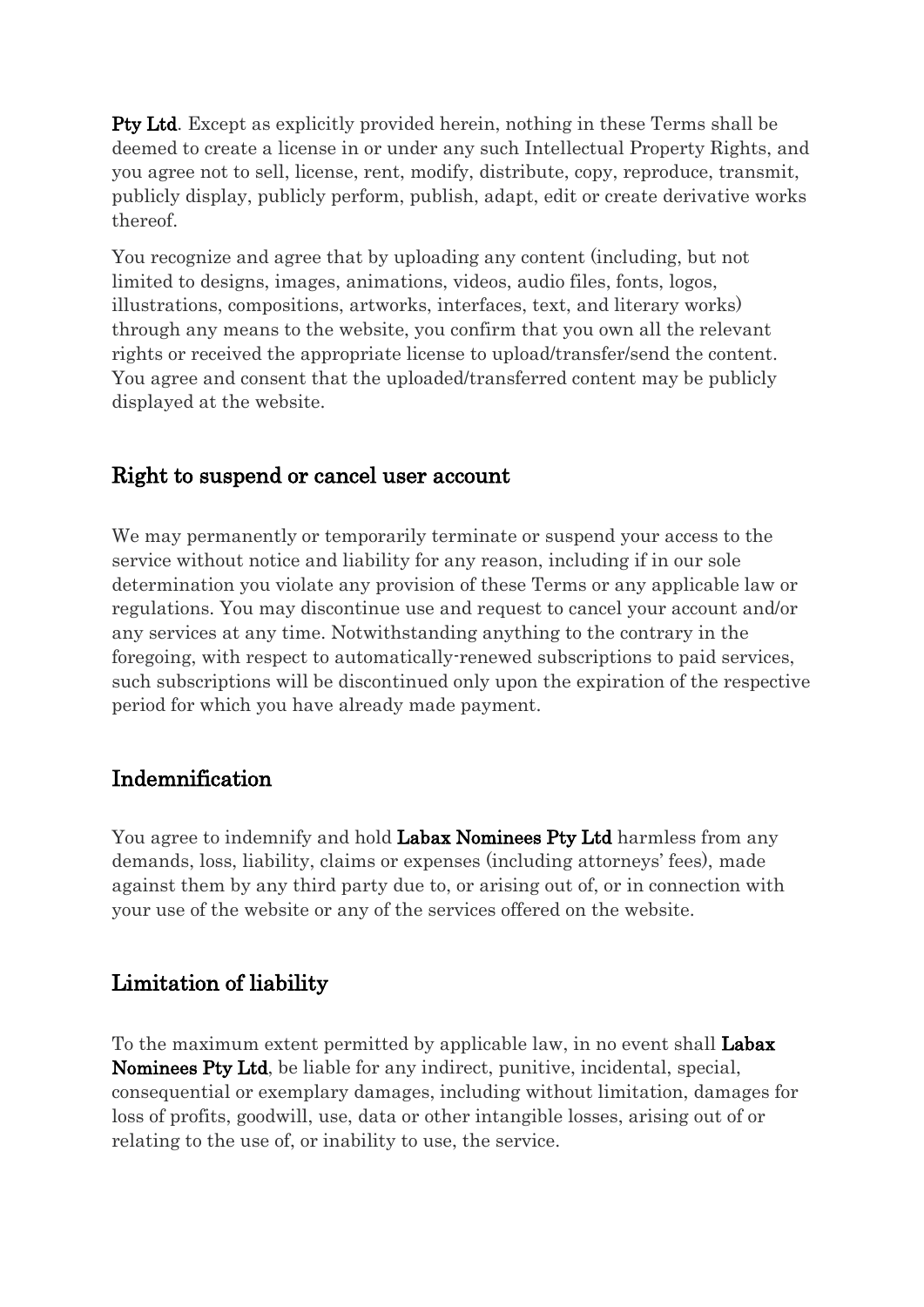To the maximum extent permitted by applicable law, Labax Nominees Pty Ltd assumes no liability or responsibility for any (i) errors, mistakes, or inaccuracies of content; (ii) personal injury or property damage, of any nature whatsoever, resulting from your access to or use of our service; and (iii) any unauthorized access to or use of our secure servers and/or any and all personal information stored therein.

# Right to change and modify Terms

We reserve the right to modify these terms from time to time at our sole discretion. Therefore, you should review these pages periodically. When we change the Terms in a material manner, we will notify you that material changes have been made to the Terms. Your continued use of the Website or our service after any such change constitutes your acceptance of the new Terms. If you do not agree to any of these terms or any future version of the Terms, do not use or access (or continue to access) the website or the service.

## Promotional emails and content

You agree to receive from time-to-time promotional messages and materials from us, by mail, email or any other contact form you may provide us with (including your phone number for calls or text messages). If you don't want to receive such promotional materials or notices – please just notify us at any time.

#### Preference of law and dispute resolution

These Terms, the rights and remedies provided hereunder, and any and all claims and disputes related hereto and/or to the services, shall be governed by, construed under and enforced in all respects solely and exclusively in accordance with the internal substantive laws of Australia (VIC), without respect to its conflict of laws principles. Any and all such claims and disputes shall be brought in, and you hereby consent to them being decided exclusively by a court of competent jurisdiction located in Melbourne. The application of the United Nations Convention of Contracts for the International Sale of Goods is hereby expressly excluded.

# Customer support details & contact info